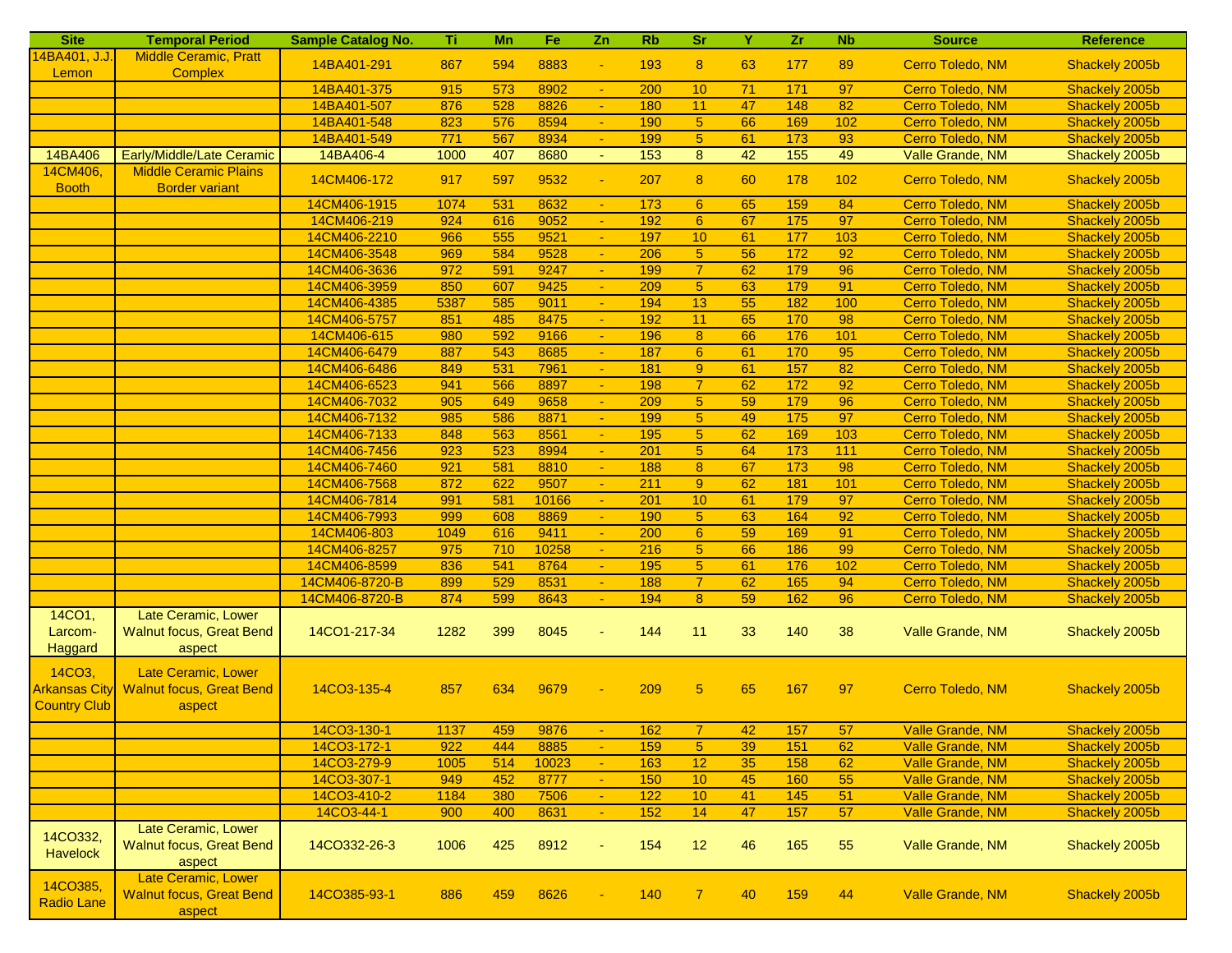| <b>Site</b>         | <b>Temporal Period</b>          | <b>Sample Catalog No.</b> | Τi          | Mn          | Fe            | Zn               | <b>Rb</b>         | <b>Sr</b>            | Y                     | Zr.              | <b>Nb</b>      | <b>Source</b>                                            | <b>Reference</b>                 |
|---------------------|---------------------------------|---------------------------|-------------|-------------|---------------|------------------|-------------------|----------------------|-----------------------|------------------|----------------|----------------------------------------------------------|----------------------------------|
| 14CO501,            | Late Ceramic, Lower             |                           |             |             |               |                  |                   |                      |                       |                  |                |                                                          |                                  |
| Killdeer            | <b>Walnut focus, Great Bend</b> | 14CO501-707-1             | 981         | 472         | 8706          |                  | 143               | 6                    | 43                    | 156              | 50             | Valle Grande, NM                                         | Shackely 2005b                   |
|                     | aspect                          |                           |             |             |               |                  |                   |                      |                       |                  |                |                                                          |                                  |
|                     |                                 | 14CO501-805               | 944         | 444         | 8652          | $\blacksquare$   | 158               | 15                   | 49                    | $\overline{154}$ | 53             | Valle Grande, NM                                         | Shackely 2005b                   |
| 14CO1509,           | Late Ceramic, Lower             |                           |             |             |               |                  |                   |                      |                       |                  |                |                                                          |                                  |
| <b>Thompson</b>     | <b>Walnut focus, Great Bend</b> | 14CO1509-13-9             | 919         | 630         | 8981          |                  | 189               | 10                   | 66                    | 161              | 98             | Cerro Toledo, NM                                         | Shackely 2005b                   |
| <b>Gardens</b>      | aspect                          |                           |             |             |               |                  |                   |                      |                       |                  |                |                                                          |                                  |
| 14CS375,            | <b>Archaic/Early Ceramic</b>    | 14CS375-WS4               | 920         | 276         | 8946          |                  | 246               | 11                   | 59                    | 144              | 55             |                                                          |                                  |
| 188 Roninger        |                                 |                           |             |             |               |                  |                   |                      |                       |                  |                | unknown                                                  | Shackely 2005b                   |
|                     |                                 |                           |             |             |               |                  |                   |                      |                       |                  |                |                                                          |                                  |
| 14MD306,            | Middle Ceramic, Wilmore         |                           |             |             |               |                  |                   |                      |                       |                  |                |                                                          |                                  |
| Lundeen             | <b>Complex/Odessa Complex</b>   | 14MD306-66-4              | 1148        | 461         | 7512          |                  | 203               | 48                   | 16                    | 115              | 27             | unknown                                                  | Shackely 2005b                   |
|                     |                                 |                           |             |             |               |                  |                   |                      |                       |                  |                |                                                          |                                  |
|                     |                                 | 14MD306-975*              | 1155        | 430         | 8849          | $\sim$           | 150               | 14                   | 33                    | 148              | 54             | Valle Grande, NM                                         | Shackely 2005b                   |
| 14MD310,            | <b>Middle Ceramic</b>           | 14MD310-0                 | 895         | 370         | 7603          | $\blacksquare$   | 129               | 14                   | 30                    | 142              | 47             | Valle Grande, NM                                         | Shackely 2005b                   |
| Cornielson          |                                 |                           |             |             |               |                  |                   |                      |                       |                  |                |                                                          |                                  |
| 14MP1, Paint        | Late Ceramic, Little River      |                           |             |             |               |                  |                   |                      |                       |                  |                |                                                          |                                  |
| <b>Creek</b>        | focus, Great Bend Aspect        | 14MP1-979                 | 1038        | 494         | 9258          |                  | 189               | 8                    | 55                    | 157              | 89             | Cerro Toledo, NM                                         | Shackely 2005b                   |
|                     |                                 |                           |             |             |               |                  |                   |                      |                       |                  |                |                                                          |                                  |
|                     |                                 | 14MP1-1998                | 951         | 521         | 8572          |                  | 177               | 8 <sup>°</sup>       | 57                    | 167              | 96             | Cerro Toledo, NM                                         | Shackely 2005b                   |
|                     |                                 | 14MP1-1999<br>14MP1-1995  | 928<br>1427 | 576<br>1270 | 9154<br>18844 | $\blacksquare$   | 194<br>211        | 8 <sup>°</sup><br>23 | 68<br>116             | 174<br>948       | 98<br>104      | Cerro Toledo, NM                                         | Shackely 2005b                   |
|                     |                                 | 14MP1-1996                | 1426        | 1151        | 17506         | $\blacksquare$   | 198               | 14                   | 110                   | 915              | 92             | Sierra de Pachuca, Hidalgo<br>Sierra de Pachuca, Hidalgo | Shackely 2005b<br>Shackely 2005b |
|                     |                                 | 14MP1-3957                | 1578        | 309         | 10958         | $\blacksquare$   | 141               | 79                   | 31                    | 197              | $\overline{4}$ | unknown                                                  | Shackely 2005b                   |
|                     |                                 | 14MP1-995                 | 1063        | 423         | 8742          | $\omega$         | 149               | 13                   | 41                    | 157              | 56             | <b>Valle Grande, NM</b>                                  | Shackely 2005b                   |
|                     |                                 |                           |             |             |               |                  |                   |                      |                       |                  |                |                                                          |                                  |
| 14MP408,            | Late Ceramic, Little River      | 14MP408-1033-4            | 910         | 441         | 8372          |                  | 150               | 6                    | 36                    | 159              | 55             | Valle Grande, NM                                         | Shackely 2005b                   |
| <b>Sharps Creek</b> | focus, Great Bend Aspect        |                           |             |             |               |                  |                   |                      |                       |                  |                |                                                          |                                  |
|                     |                                 | 14MP408-2630-1            | 876         | 624         | 9216          |                  | 205               | $\overline{7}$       | 64                    | $\frac{1}{178}$  | 99             | Cerro Toledo, NM                                         | Shackely 2005b                   |
|                     |                                 | 14MP408-2040              | 957         | 439         | 8567          | $\omega$         | $\frac{148}{ }$   | 10                   | 44                    | 164              | 57             | Valle Grande, NM                                         | Shackely 2005b                   |
|                     |                                 | 14MP408-2202-1            | 925         | 440         | 9189          | $\blacksquare$   | 161               | 13                   | $\overline{37}$       | 173              | 58             | Valle Grande, NM                                         | Shackely 2005b                   |
|                     |                                 | 14MP408-2975-1            | 1008        | 543         | 9321          |                  | $\frac{157}{157}$ | $\bf 8$              | $\overline{37}$       | 147              | 49             | Valle Grande, NM                                         | Shackely 2005b                   |
|                     |                                 | 14MP408-2988-1            | 938         | 434         | 8440          |                  | 157               | $\overline{7}$       | 37                    | 165              | 52             | Valle Grande, NM                                         | Shackely 2005b                   |
|                     |                                 | 14MP408-3051              | 1071        | 547         | 9924          | $\omega_{\rm c}$ | 173               | 10                   | 35                    | 164              | 50             | Valle Grande, NM                                         | Shackely 2005b                   |
|                     |                                 | 14MP408-548-4             | 1027        | 503         | 8692          | $\blacksquare$   | $\overline{152}$  | 11                   | 41                    | 154              | 45             | Valle Grande, NM                                         | Shackely 2005b                   |
|                     |                                 | 14MP408-548-4-1           | 898         | 479         | 8924          |                  | $\overline{155}$  | 15<br>10             | 41<br>$\overline{37}$ | 165<br>163       | 55<br>49       | Valle Grande, NM                                         | Shackely 2005b                   |
|                     | Middle Ceramic, Pomona          | 14MP408-945-1             | 1026        | 487         | 8923          | $\blacksquare$   | 149               |                      |                       |                  |                | Valle Grande, NM                                         | Shackely 2005b                   |
| <b>14OS365</b>      | complex                         | 14OS365-1                 | 926         | 262         | 7820          | 34               | 107               | 65                   | 28                    | 75               | 18             | Malad, ID                                                | Shackely 2005a                   |
|                     |                                 | 140S365-SURF              | 989         | 257         | 7939          |                  | 127               | 77                   | 28                    | 84               | 13             | Malad, ID                                                | Shackely 2005b                   |
| 140T5,              | Middle Ceramic, Central         |                           |             |             |               |                  |                   |                      |                       |                  |                |                                                          |                                  |
| <b>Minneapolis</b>  | <b>Plains tradition</b>         | 14OT5-760                 | 839         | 286         | 7542          |                  | 115               | 67                   | 21                    | 85               | 15             | Malad, ID                                                | Shackely 2005b                   |
|                     |                                 |                           |             |             |               |                  |                   |                      |                       |                  |                |                                                          |                                  |
| 14PA307,            | Late Ceramic, Little River      | 14PA307-5694              | 800         | 479         | 8464          |                  | 172               | 8 <sup>°</sup>       | 61                    | 160              | 78             | Cerro Toledo, NM                                         | Shackely 2005b                   |
| Lewis               | focus, Great Bend Aspect        |                           |             |             |               |                  |                   |                      |                       |                  |                |                                                          |                                  |
|                     |                                 | 14PA307-5034              | 863         | 484         | 8373          | $\sim$           | 186               | $6^{\circ}$          | 59                    | 170              | 92             | Cerro Toledo, NM                                         | Shackely 2005b                   |
|                     |                                 | 14PA307-103               | 790         | 381         | 7045          | $\blacksquare$   | 119               | 12                   | 38                    | 136              | 45             | unknown                                                  | Shackely 2005b                   |
|                     |                                 | 14PA307-148               | 1039        | 435         | 8457          | $\sim$           | 148               | 12                   | 37                    | 163              | 55             | Valle Grande, NM                                         | Shackely 2005b                   |
|                     |                                 | 14PA307-433               | 1067        | 473         | 9033          |                  | 159               | 10                   | 42                    | 165              | 48             | Valle Grande, NM                                         | Shackely 2005b                   |
|                     |                                 | 14PA307-550               | 944         | 437         | 8318          |                  | 149               | $9^{\circ}$          | 43                    | 162              | 48             | Valle Grande, NM                                         | Shackely 2005b                   |
|                     |                                 | 14PA307-551               | 1033        | 468         | 9660          |                  | 162               | 10                   | 44                    | 166              | 50             | Valle Grande, NM                                         | Shackely 2005b                   |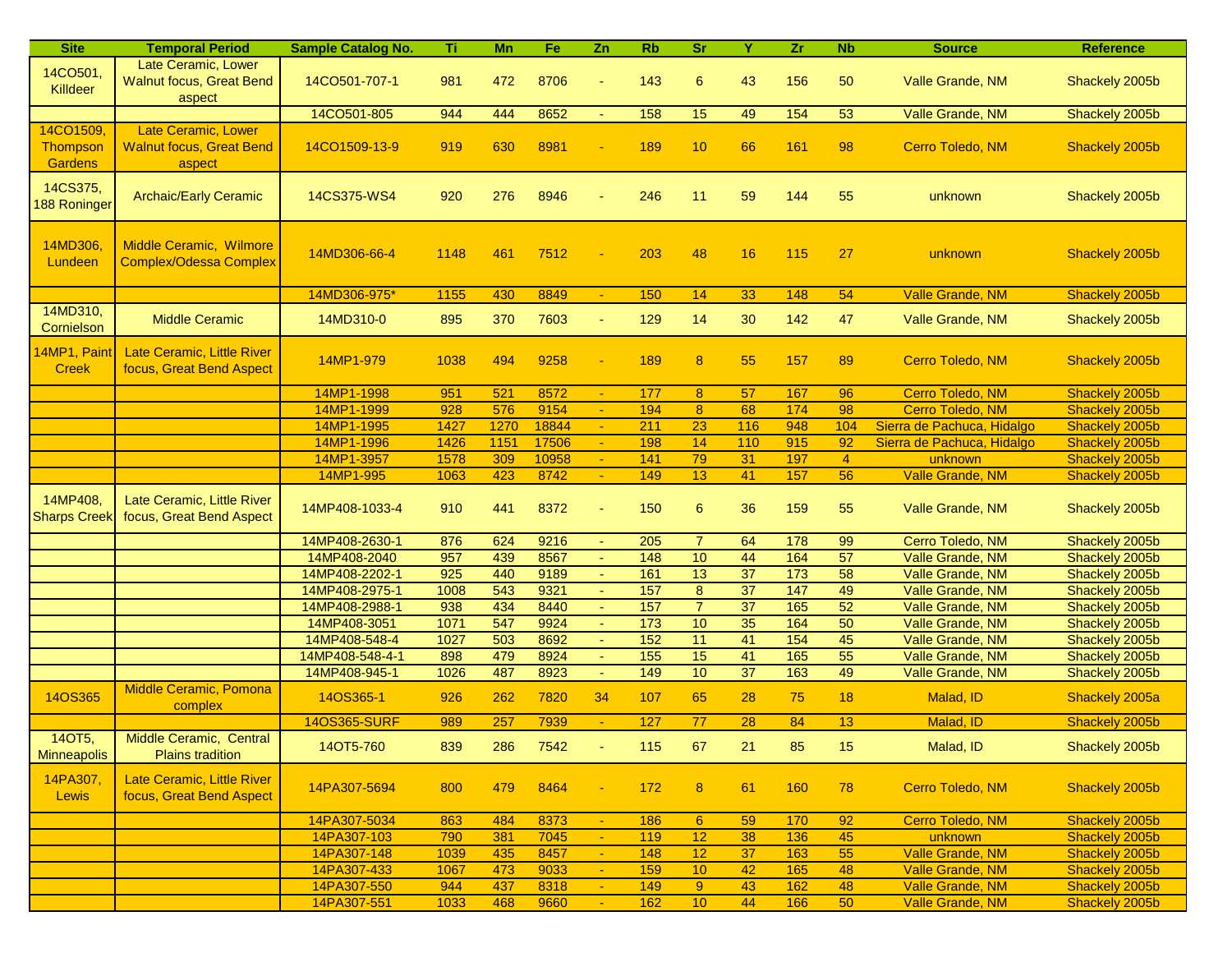| <b>Site</b>                                     | <b>Temporal Period</b>                                              | <b>Sample Catalog No.</b> | Τï          | Mn  | Fe.   | Zn             | <b>Rb</b>        | sr               | Y               | Zr              | <b>N<sub>b</sub></b> | <b>Source</b>           | Reference      |
|-------------------------------------------------|---------------------------------------------------------------------|---------------------------|-------------|-----|-------|----------------|------------------|------------------|-----------------|-----------------|----------------------|-------------------------|----------------|
| 14PA318                                         | Early Ceramic, Keith phase                                          | 14PA318-1                 | 932         | 392 | 8478  | 48             | 138              | 8                | 32              | 146             | 55                   | Valle Grande, NM        | Shackely 2005a |
| 14PA357                                         | <b>Early Ceramic, Keith</b><br>phase, Hopewell<br>decorated pottery | 14PA357                   | 955         | 223 | 7788  |                | 116              | 70               | 32              | 94              | 18                   | Malad, ID               | Shackley 2006  |
| 14PT420,<br><b>Power Plant</b>                  | Middle Ceramic, Pratt<br>Complex                                    | 14PT420-1                 | 895         | 583 | 9152  | 85             | 196              | $\overline{7}$   | 62              | 172             | 100                  | Cerro Toledo, NM        | Shackely 2005a |
|                                                 |                                                                     | 14PT420-2                 | 885         | 590 | 9289  | 93             | 196              | 8                | 65              | 183             | 91                   | Cerro Toledo, NM        | Shackely 2005a |
|                                                 |                                                                     | 14PT420-0-5               | 944         | 566 | 8987  | 90             | 198              | 11               | 54              | 166             | 102                  | Cerro Toledo, NM        | Shackely 2005a |
|                                                 |                                                                     | 14PT420-0-8               | 970         | 576 | 9653  | 93             | 211              | 5 <sub>5</sub>   | 63              | 184             | $\overline{98}$      | Cerro Toledo, NM        | Shackely 2005a |
|                                                 |                                                                     | 14PT420-0-9               | 933         | 509 | 7580  | 69             | 156              | $\overline{5}$   | 61              | 149             | 80                   | Cerro Toledo, NM        | Shackely 2005a |
|                                                 |                                                                     | 14PT420-0-10              | 801         | 547 | 8679  | 85             | 190              | $\overline{8}$   | 58              | 170             | 83                   | Cerro Toledo, NM        | Shackely 2005a |
|                                                 |                                                                     | 14PT420-0-12              | 965         | 536 | 8742  | 79             | 190              | $\overline{7}$   | 56              | 165             | 91                   | Cerro Toledo, NM        | Shackely 2005a |
|                                                 |                                                                     | 14PT420-0-13              | 854         | 455 | 6753  | 84             | $\overline{137}$ | $\overline{9}$   | 52              | $\frac{1}{142}$ | 83                   | Cerro Toledo, NM        | Shackely 2005a |
|                                                 |                                                                     | 14PT420-0-4               | 969         | 426 | 8546  | 60             | 152              | 11               | 38              | 152             | 64                   | Valle Grande, NM        | Shackely 2005a |
|                                                 |                                                                     | 14PT420-0-7               | 873         | 376 | 8539  | 54             | 153              | 14               | 39              | 165             | 47                   | Valle Grande, NM        | Shackely 2005a |
|                                                 |                                                                     | 14PT420-0-11              | 943         | 416 | 9030  | 60             | 145              | 14               | 42              | 154             | 55                   | Valle Grande, NM        | Shackely 2005a |
| 14RC2, Major                                    | Late Ceramic, Little River<br>focus, Great Bend Aspect              | 14RC2-257                 | 945         | 441 | 8933  |                | 158              | 11               | 37              | 167             | 57                   | <b>Valle Grande, NM</b> | Shackely 2005b |
|                                                 |                                                                     | 14RC2-267                 | 954         | 442 | 8673  |                | 152              | 14               | 37              | 155             | 57                   | <b>Valle Grande, NM</b> | Shackely 2005b |
|                                                 |                                                                     | 14RC2H-237A               | 947         | 491 | 9226  | $\omega$       | 161              | 11               | 37              | 166             | 55                   | Valle Grande, NM        | Shackely 2005b |
|                                                 |                                                                     | 14RC2H-237B               | 941         | 482 | 9297  | $\blacksquare$ | 168              | 8 <sup>°</sup>   | 43              | 168             | 50                   | <b>Valle Grande, NM</b> | Shackely 2005b |
|                                                 |                                                                     | 14RC2-S-04-04             | 908         | 425 | 8294  |                | 149              | $6^{\circ}$      | 44              | 154             | 57                   | Valle Grande, NM        | Shackely 2005b |
| 14RC301,<br>Saxman                              | Late Ceramic, Little River<br>focus, Great Bend Aspect              | 14RC301-572               | 943         | 523 | 8804  |                | 194              | 8                | 60              | 161             | 93                   | Cerro Toledo, NM        | Shackely 2005b |
|                                                 |                                                                     | 14RC301-2552              | 1059        | 619 | 9257  |                | 192              | 8                | 61              | 159             | $\overline{98}$      | Cerro Toledo, NM        | Shackely 2005b |
|                                                 |                                                                     | 14RC301-519               | 967         | 270 | 8010  |                | 123              | 73               | 28              | 87              | $\overline{21}$      | Malad, ID               | Shackely 2005b |
|                                                 |                                                                     | 14RC301-517               | 898         | 362 | 7881  | $\omega$       | 139              | 8                | 41              | 145             | 54                   | Valle Grande, NM        | Shackely 2005b |
|                                                 |                                                                     | 14RC301-518               | 1237        | 365 | 10379 | $\sim$         | 150              | 16               | 44              | 165             | 46                   | Valle Grande, NM        | Shackely 2005b |
|                                                 |                                                                     | 14RC301-520               | 969         | 417 | 8426  | $\sim$         | 151              | 9                | $\overline{37}$ | 161             | 55                   | Valle Grande, NM        | Shackely 2005b |
|                                                 |                                                                     | 14RC301-1673              | 1001        | 444 | 8895  |                | 155              | 10               | 39              | 164             | 55                   | Valle Grande, NM        | Shackely 2005b |
|                                                 |                                                                     | 14RC301-1674              | 940         | 449 | 9201  |                | 172              | $\overline{17}$  | 52              | 160             | 53                   | Valle Grande, NM        | Shackely 2005b |
|                                                 |                                                                     | 14RC301-2099              | 951         | 452 | 8613  | $\omega$       | 142              | 8                | 42              | 156             | 57                   | Valle Grande, NM        | Shackely 2005b |
|                                                 |                                                                     | 14RC301-2100              | 1023        | 449 | 8902  |                | 157              | 10               | 44              | 168             | 53                   | Valle Grande, NM        | Shackely 2005b |
|                                                 |                                                                     | 14RC301-2550              | 960         | 480 | 8488  |                | $\frac{146}{ }$  | 9                | 37              | 149             | 36                   | Valle Grande, NM        | Shackely 2005b |
|                                                 |                                                                     | 14RC301-2551              | 971         | 424 | 8966  | $\omega$       | 156              | 11               | 42              | $\frac{1}{173}$ | 56                   | Valle Grande, NM        | Shackely 2005b |
| 14RC303                                         | Late Ceramic, Little River<br>focus, Great Bend Aspect              | 14RC303-4                 | 904         | 497 | 8186  | 83             | 176              | $\boldsymbol{9}$ | 60              | 161             | 97                   | Cerro Toledo, NM        | Shackely 2005a |
| 14RC305,<br><b>Kermit Hayes</b><br><b>No. 3</b> | Late Ceramic, Little River<br>focus, Great Bend Aspect              | 14RC305-675               | 200042a 572 |     | 8762  | 85             | 193              | 5                | 60              | 172             | 99                   | Cerro Toledo, NM        | Shackely 2005a |
|                                                 |                                                                     | 14RC305-674               | 1095        | 450 | 8971  | 52             | 158              | 10               | 43              | 163             | 59                   | Valle Grande, NM        | Shackely 2005a |
| 14RC306,<br>Kermit Hayes<br>No. 6               | Late Ceramic, Little River<br>focus, Great Bend Aspect              | 14RC306-58                | 907         | 512 | 8437  | 84             | 189              | $\boldsymbol{6}$ | 55              | 163             | 90                   | Cerro Toledo, NM        | Shackely 2005a |
|                                                 |                                                                     | 14RC306-200               | 790         | 537 | 8525  | 79             | 187              | $6^{\circ}$      | 57              | 160             | 91                   | Cerro Toledo, NM        | Shackely 2005a |
|                                                 |                                                                     | 14RC306-1469              | 879         | 525 | 8686  | 80             | 188              | $6^{\circ}$      | 56              | 167             | 96                   | Cerro Toledo, NM        | Shackely 2005a |
|                                                 |                                                                     | 14RC306-2143              | 896         | 429 | 8644  | 58             | 148              | 10               | 45              | 161             | 57                   | Valle Grande, NM        | Shackely 2005a |
|                                                 |                                                                     | 14RC306-2306              | 893         | 435 | 8580  | 60             | 153              | 12               | 42              | 159             | 58                   | <b>Valle Grande, NM</b> | Shackely 2005a |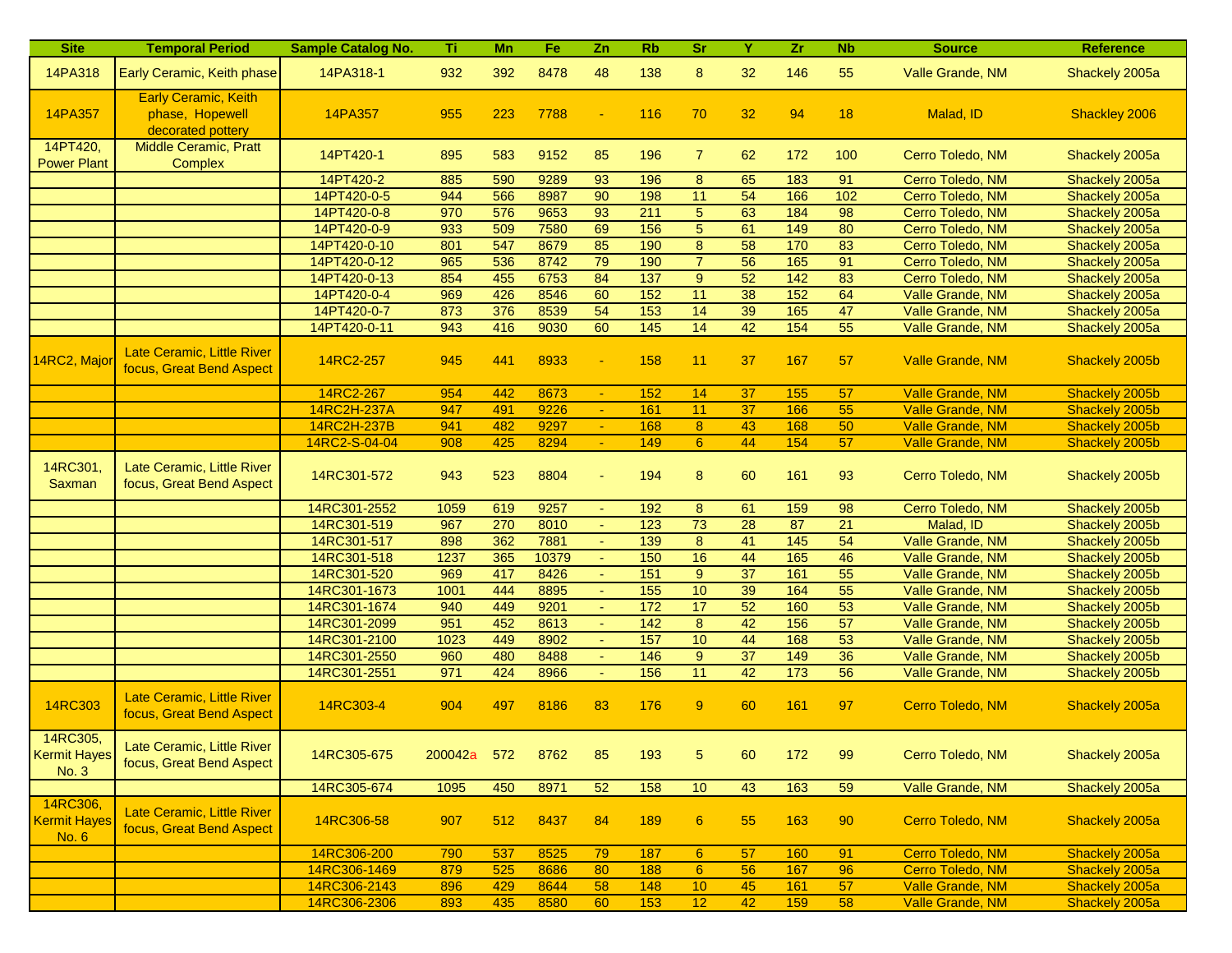| <b>Site</b>                              | <b>Temporal Period</b>                                 | <b>Sample Catalog No.</b> | Ti.    | Mn  | Fe    | Zn             | <b>Rb</b> | <b>Sr</b>       | Y               | Zr               | <b>Nb</b> | <b>Source</b>           | <b>Reference</b> |
|------------------------------------------|--------------------------------------------------------|---------------------------|--------|-----|-------|----------------|-----------|-----------------|-----------------|------------------|-----------|-------------------------|------------------|
| <b>14RC308</b>                           | Late Ceramic, Little River<br>focus, Great Bend Aspect | 14RC308-9                 | 877    | 373 | 8226  | 58             | 140       | 9               | 37              | 151              | 48        | Valle Grande, NM        | Shackely 2005a   |
| 14RC309                                  | Late Ceramic, Little River<br>focus, Great Bend Aspect | 14RC309-6                 | 959    | 610 | 9722  | 87             | 215       | $5\phantom{.0}$ | 71              | 183              | 101       | Cerro Toledo, NM        | Shackely 2005a   |
|                                          |                                                        | 14RC309-4                 | 910    | 418 | 8872  | 64             | 169       | 11              | 43              | 162              | 54        | <b>Valle Grande, NM</b> | Shackely 2005a   |
|                                          |                                                        | 14RC309-5                 | 1044   | 509 | 10165 | 73             | 174       | 10              | 43              | 179              | 56        | Valle Grande, NM        | Shackely 2005a   |
| 14RC313,<br><b>Kermit Hayes</b><br>No. 2 | Late Ceramic, Little River<br>focus, Great Bend Aspect | 14RC313-64                | 858    | 583 | 9067  | 89             | 196       | 5               | 60              | 179              | 95        | Cerro Toledo, NM        | Shackely 2005a   |
|                                          |                                                        | 14RC313-140               | 1009   | 529 | 9070  | 79             | 193       | 10              | 54              | 170              | 97        | Cerro Toledo, NM        | Shackely 2005a   |
|                                          |                                                        | 14RC313-214               | 1057   | 497 | 9589  | 67             | 161       | 11              | 48              | 159              | 63        | Valle Grande, NM        | Shackely 2005a   |
|                                          |                                                        | 14RC313-262               | 1048   | 457 | 8885  | 63             | 156       | 9               | 34              | 163              | 45        | Valle Grande, NM        | Shackely 2005a   |
|                                          |                                                        | 14RC313-414               | 901    | 402 | 8917  | 65             | 159       | 10              | 41              | 169              | 48        | Valle Grande, NM        | Shackely 2005a   |
| <b>14RC315</b>                           | Late Ceramic, Little River<br>focus, Great Bend Aspect | 14RC315-0-14              | 972    | 432 | 8956  | 61             | 151       | 10              | 39              | 158              | 39        | Valle Grande, NM        | Shackely 2005a   |
|                                          |                                                        | 14RC315-0-15              | 973    | 434 | 8761  | 61             | 152       | 10              | 41              | 160              | 57        | <b>Valle Grande, NM</b> | Shackely 2005a   |
|                                          |                                                        | 14RC315-0-16              | 967    | 435 | 8726  | 61             | 157       | 14              | 44              | 169              | 58        | <b>Valle Grande, NM</b> | Shackely 2005a   |
| 14RC3,<br><b>Kermit Hayes</b><br>No. 1   | Late Ceramic, Little River<br>focus, Great Bend Aspect | 14RC3-587                 | 955    | 441 | 8684  | $\blacksquare$ | 158       | 8               | 40              | 162              | 56        | Valle Grande, NM        | Shackely 2005b   |
|                                          |                                                        | 14RC3-588                 | 1011   | 437 | 8674  | $\blacksquare$ | 156       | 16              | 40              | 164              | 63        | Valle Grande, NM        | Shackely 2005b   |
| 14RC5,<br><b>Malone</b>                  | Late Ceramic, Little River<br>focus, Great Bend Aspect | 14RC5-10                  | 879    | 515 | 8269  |                | 176       | $\overline{7}$  | 62              | 169              | 99        | Cerro Toledo, NM        | Shackely 2005b   |
|                                          |                                                        | 14RC5-116                 | 982    | 435 | 8311  | $\blacksquare$ | 148       | 10              | 41              | 156              | 50        | Valle Grande, NM        | Shackely 2005b   |
|                                          |                                                        | 14RC5-1-7                 | 872    | 387 | 7823  | $\blacksquare$ | 142       | 10              | 44              | 160              | 54        | Valle Grande, NM        | Shackely 2005b   |
|                                          |                                                        | 14RC5-187                 | 869    | 461 | 9082  | ÷.             | 159       | 12              | 47              | 166              | 54        | Valle Grande, NM        | Shackely 2005b   |
| 14RC8,<br><b>Tobias</b>                  | Late Ceramic, Little River<br>focus, Great Bend Aspect | 14RC8-11869               | 1051   | 545 | 9725  |                | 167       | 16              | 46              | 163              | 53        | Valle Grande, NM        | Shackely 2005b   |
|                                          |                                                        | 14RC8-6305                | 851    | 533 | 8380  |                | 186       | $\overline{7}$  | 62              | 165              | 94        | Cerro Toledo, NM        | Shackely 2005b   |
|                                          |                                                        | 14RC8-7987                | 871    | 557 | 8551  | $\blacksquare$ | 192       | 5               | 65              | 164              | 91        | Cerro Toledo, NM        | Shackely 2005b   |
|                                          |                                                        | 14RC8-7988                | 951    | 570 | 9078  |                | 197       | $\overline{9}$  | 62              | $\frac{175}{2}$  | 99        | Cerro Toledo, NM        | Shackely 2005b   |
|                                          |                                                        | 14RC8-12448               | 924    | 534 | 8420  |                | 192       | $6\phantom{1}$  | 57              | 155              | 80        | Cerro Toledo, NM        | Shackely 2005b   |
|                                          |                                                        | 14RC8-144492              | 825    | 530 | 7906  | L.             | 188       | $\overline{5}$  | $\overline{58}$ | $\overline{153}$ | 93        | Cerro Toledo, NM        | Shackely 2005b   |
|                                          |                                                        | 14RC8-52655               | 838    | 561 | 8900  | $\blacksquare$ | 200       | 9               | 70              | 173              | 91        | Cerro Toledo, NM        | Shackely 2005b   |
|                                          |                                                        | 14RC8-6145                | 22100a | 527 | 7935  |                | 187       | 9               | 62              | 168              | 95        | Cerro Toledo, NM        | Shackely 2005b   |
|                                          |                                                        | 14RC8-6152                | 989    | 423 | 8380  |                | 153       | 9               | 43              | 153              | 60        | Valle Grande, NM        | Shackely 2005b   |
|                                          |                                                        | 14RC8-12723               | 1083   | 489 | 9881  |                | $171$     | $\,6\,$         | 44              | 166              | 53        | Valle Grande, NM        | Shackely 2005b   |
|                                          |                                                        | 14RC8-13757               | 1111   | 472 | 8690  | $\blacksquare$ | 152       | 10              | 39              | 150              | 62        | Valle Grande, NM        | Shackely 2005b   |
|                                          |                                                        | 14RC8-13758               | 864    | 445 | 8971  | $\blacksquare$ | 153       | $\sqrt{5}$      | 46              | 153              | 45        | Valle Grande, NM        | Shackely 2005b   |
|                                          |                                                        | 14RC8-24791               | 878    | 394 | 8879  |                | 153       | 8               | 44              | 165              | 61        | Valle Grande, NM        | Shackely 2005b   |
|                                          |                                                        | 14RC8-31009               | 926    | 413 | 7936  |                | 144       | 10              | 37              | 152              | 48        | Valle Grande, NM        | Shackely 2005b   |
|                                          |                                                        | 14RC8-52656               | 872    | 526 | 8977  | $\omega$       | 161       | 10              | 37              | 164              | 55        | Valle Grande, NM        | Shackely 2005b   |
|                                          |                                                        | 14RC8-54268               | 900    | 405 | 7932  | $\sim$         | 138       | 10              | 39              | 149              | 43        | Valle Grande, NM        | Shackely 2005b   |
| 14RC9, C.F.<br>Thompson                  | Late Ceramic, Little River<br>focus, Great Bend Aspect | 14RC9-569-79              | 1032   | 494 | 9005  |                | 163       | $8\phantom{1}$  | 39              | 158              | 51        | Valle Grande, NM        | Shackely 2005b   |
|                                          |                                                        | 14RC9-586-171             | 1044   | 437 | 9216  | $\sim$         | 160       | 9               | 44              | 165              | 56        | Valle Grande, NM        | Shackely 2005b   |
|                                          |                                                        | 14RC9-674                 | 903    | 404 | 8669  | $\sim$         | 161       | 12              | 38              | 164              | 57        | Valle Grande, NM        | Shackely 2005b   |